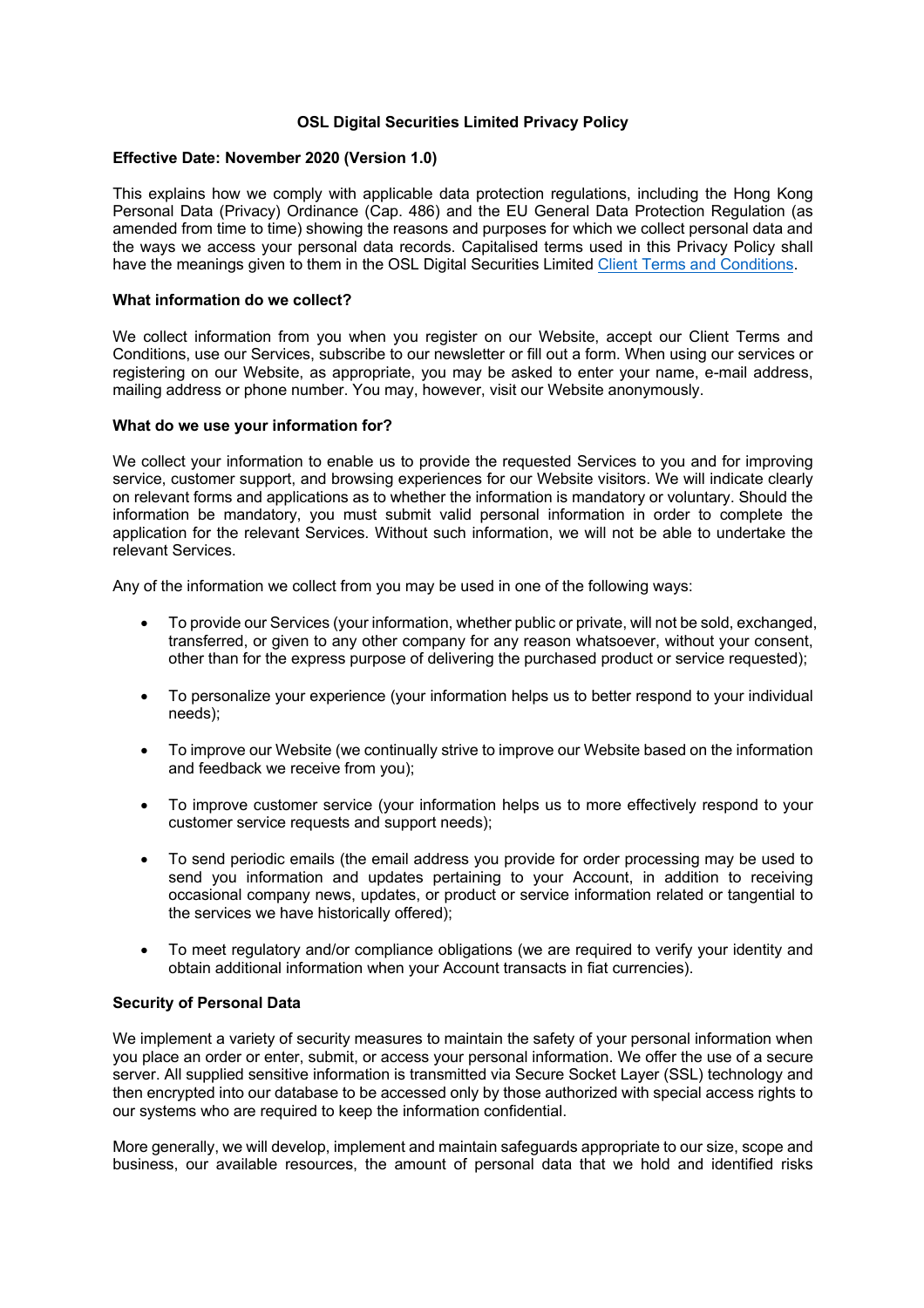(including use of encryption where applicable). We will regularly evaluate and test the effectiveness of those safeguards to ensure security of our processing of personal data.

### **Do we use cookies?**

Yes. Cookies are small files that a site or its service provider transfers to your computer's hard drive through your web browser (if you allow) that enables the site or systems of the service provider to recognize your browser and capture and remember certain information. We use cookies to improve our Website by tracking your visits to our Website and recognising your web browser when you are a repeat visitor so that we can gather statistics on new and repeat visitors as well as to process transactions conducted and services delivered through the Website.

### **How to disable cookies?**

Most web browsers are initially set up to accept cookies. You can choose not to accept cookies by changing the setting on your web browser but if you block all cookies, including strictly necessary cookies, you may find certain features on our Website will not work properly.

You can choose not to accept third party cookies through your browser setting. Or opt out of Google's use of cookies by visiting Google's Ad Settings, DoubleClick's use of cookies by visiting the DoubleClick opt-out page and Facebook's use of pixel information on Facebook's Ad settings.

You can also visit the following sites to check and select your preferences for online ads:

- Digital Advertising Alliance
- Network Advertising Initiative Internet
- Advertising Industry

## **Do we disclose any information to outside parties?**

We do not sell, trade, or otherwise transfer to outside parties your personally identifiable information. In order to deliver requested services to you, we may transfer your personal data to sub-contractors ("**Sub-processors**") who assist with operations, settlements and other back-office processing which require them to access data including details of transactions, email addresses and physical addresses (for matching bank payments on occasion). Individual and corporate Know Your Client (KYC) processes may also be undertaken by Sub-processors including performing identification checking and validation of individual or corporate documents, KYC/KYB checks on applicants and related parties such as directors and beneficial owners, and various other checks to ensure the integrity of our systems, transactions and processes and regulatory compliance. Trusted third parties who operate our Website may also receive elements of personal data as Sub-processors.

All our Sub-processors are bound by contract to uphold standards of privacy, confidentiality and security in accordance with this Privacy Policy. Sub-processors may process your data outside Hong Kong, and outside the EU. As we are an Asia-based service provider, customers based in the EU accept that to fulfil our services we will transfer your personal data outside the EU, and explicitly consent to such transfer in accordance with this Privacy Policy. We may also release your information when we believe release is appropriate to comply with the law, enforce our Website policies, or protect our or others' rights, property, or safety. However, non-personally identifiable visitor or customer information may be provided to other parties for marketing, advertising, or other uses.

# **Third party links**

Occasionally, at our discretion, we may include or offer third party products or services on our Website. These third party sites have separate and independent privacy policies. We therefore have no responsibility or liability for the content and activities of these linked sites. Nonetheless, we seek to protect the integrity of our Website and welcome any feedback about these sites.

### **Online Privacy Policy**